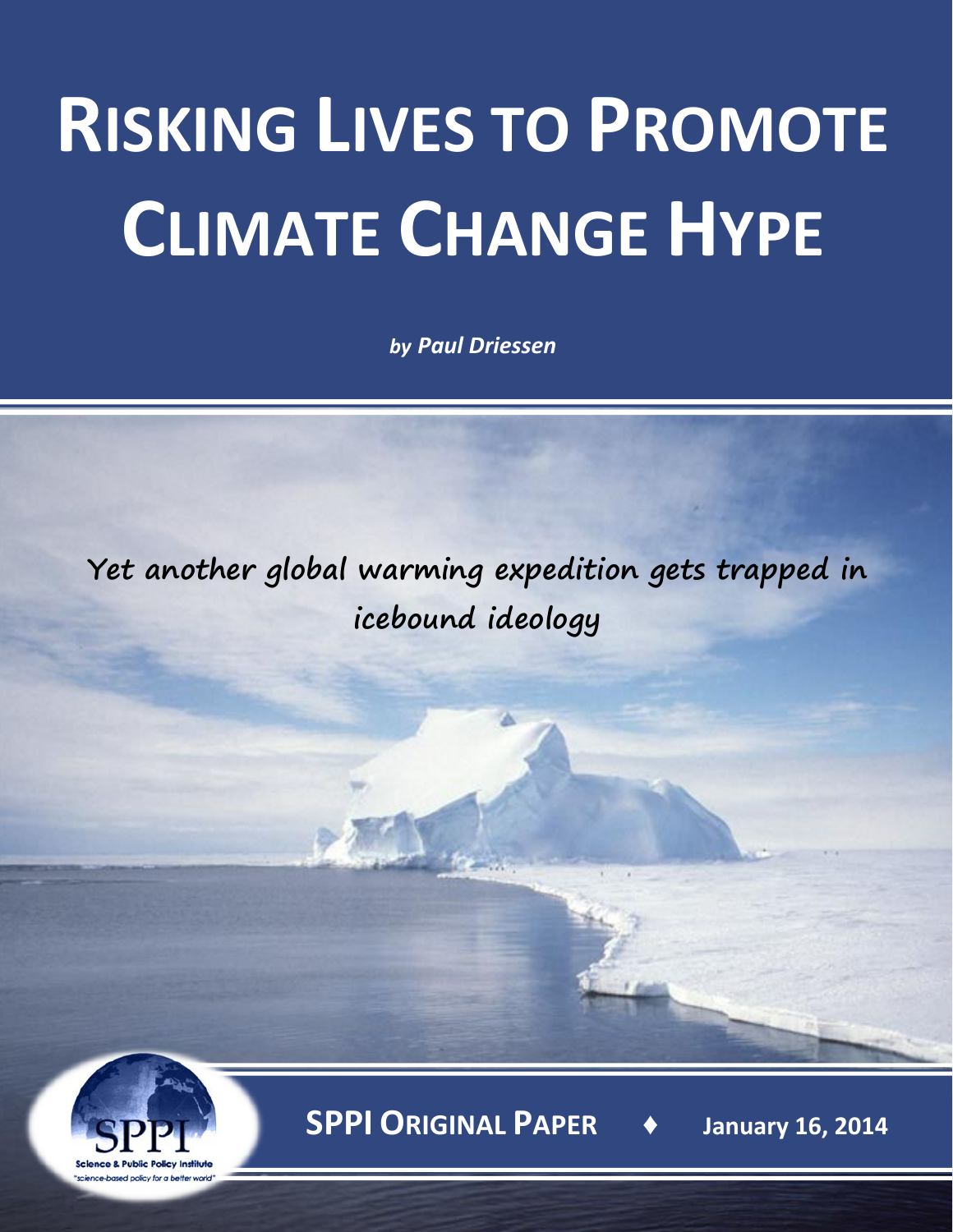## **RISKING LIVES TO PROMOTE CLIMATE CHANGE HYPE**

**Yet another global warming expedition gets trapped in icebound ideology**

*by Paul Driessen* | January 16, 2014

Will global warming alarmists ever set aside their hypotheses, hyperbole, models and ideologies long enough to acknowledge what is actually happening in the real world outside their windows? Will they at least do so before setting off on another misguided adventure? Before persuading like-minded or naïve people to join them? Before forcing others to risk life and limb to transport – and rescue – them? If history is any guide, the answer is: *Not likely*.

The absurd misadventures of University of New South Wales climate professor Chris Turney is but the latest example. He and 51 co-believers set out on the (dieselpowered) Russian charter ship *Akademik Shokalskiy* to prove manmade global warming is destroying the East Antarctic ice sheet. Perhaps they'd been reading Dr. Turney's website, which claims "an increasing body of evidence" shows "melting and collapse" across the area. (It is, after all, summer in Antarctica, albeit a rather cold, icy one thus far.)

Instead of finding open water, they [wound up trapped](http://www.theaustralian.com.au/opinion/editorials/stuck-on-a-ship-of-cold-fools/story-e6frg71x-1226793309195) $1$ in record volumes of unforgiving ice, from Christmas Eve until January 2 – ensnared by Mother Nature's sense of humor and their own hubris. The 52 climate tourists were finally rescued by a helicopter sent from Chinese icebreaker *Xue Long*, which itself became locked in the ice. The misadventurers were transferred to Australian icebreaker *Aurora Australis*, but the *Shokalskiy* remains entombed, awaiting the arrival of US Coast Guard icebreaker *Polar Star*. (Meanwhile, Tourney hopes to get more grants to study manmade global warming, to help him make more money from his Carbonscape company, which makes "green" products from  $CO<sub>2</sub>$  recovered from the atmosphere.)

**Will global warming alarmists ever set aside their hypotheses, hyperbole, models and ideologies long enough to acknowledge what is actually happening in the real world outside their windows?**

## ෨෬

**Instead of finding open water, they wound up trapped in record volumes of unforgiving ice, from Christmas Eve until January 2 – ensnared by Mother Nature's sense of humor and their own hubris.**

<span id="page-1-0"></span> <sup>1</sup> http://www.theaustralian.com.au/opinion/editorials/stuck-on-a-ship-of-cold-fools/story-e6frg71x-1226793309195.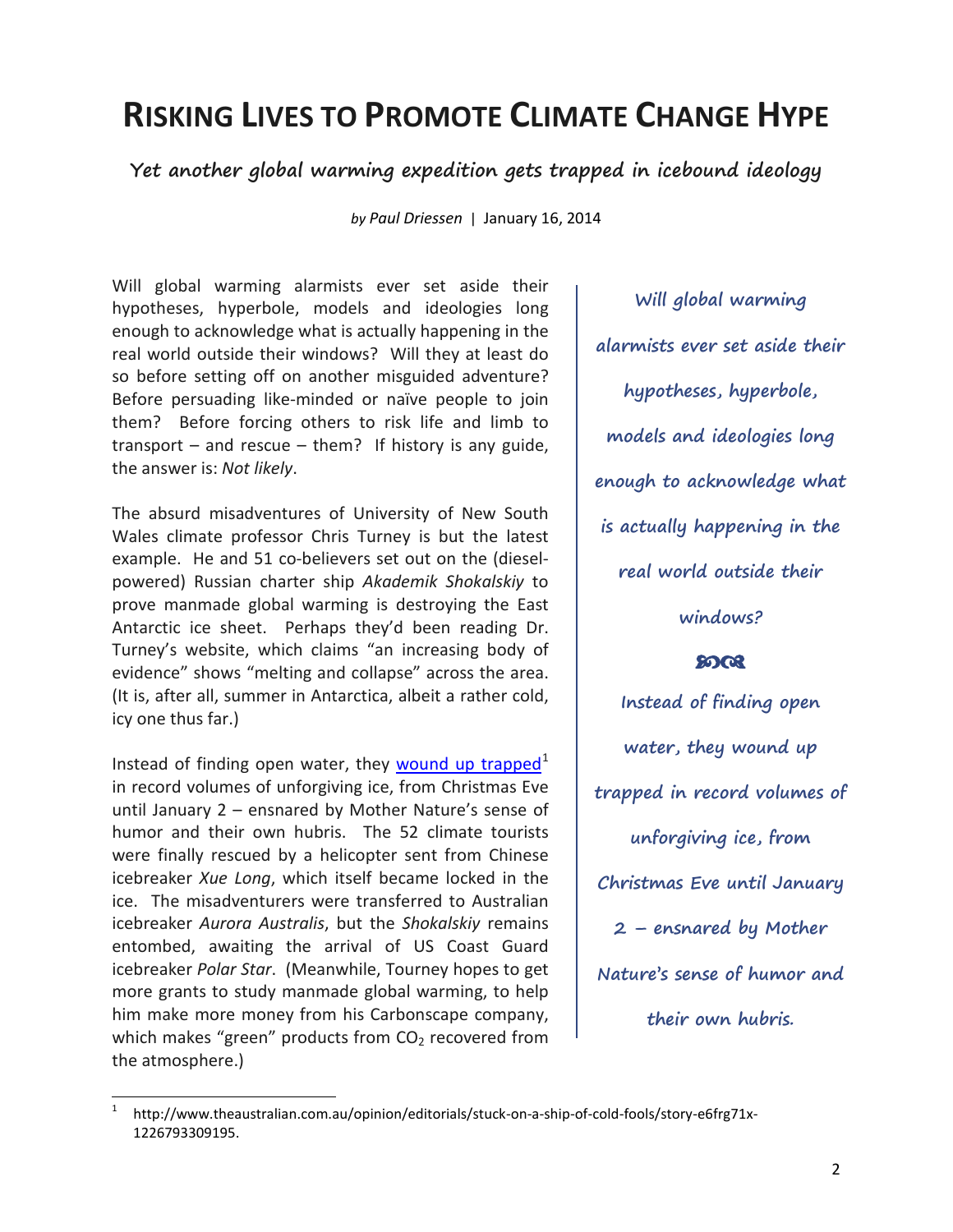As to his expertise, Dr. Tourney couldn't even gauge the ice conditions the 74 crewmen and passengers were about to sail into. And yet we are supposed to believe his alarmist forecasts about Earth's climate.

NASA reports that Antarctic sea ice is now the [largest](http://www.thegwpf.org/nasa-announces-record-growth-arctic-sea-ice-extent/)  [expanse since](http://www.thegwpf.org/nasa-announces-record-growth-arctic-sea-ice-extent/)<sup>[2](#page-2-0)</sup> scientists began measuring its extent in 1979: 19.5 million square kilometers (4,806,000,000 acres) – 2.1 times the size of the entire United States. Another report says ocean melting of western Antarctica's huge Pine Island Glacier ice shelf is at the [lowest level ever](http://www.theregister.co.uk/2014/01/03/antarctic_ice_shelf_melt_lowest_ever_recorded_just_not_much_affected_by_global_warming/)<sup>[3](#page-2-1)</sup> recorded, and less than half of what it was in 2010. Reminding us of Monty Python's pet [store clerk](http://www.washingtontimes.com/news/2014/jan/2/editorial-no-more-dead-parrots/)<sup>[4](#page-2-2)</sup>, Turney nonetheless insists that the sea ice is actually melting, and his [communications director](http://notrickszone.com/2014/01/03/expedition-communication-director-alvin-stone-climate-warming-led-to-the-vessels-awkward-predicament/)<sup>[5](#page-2-3)</sup> says the record sea ice is due to … global warming! (As they say, *fiction* has to make sense.)

Equally amazing, the *Shokalskiy* was apparently not equipped with adequate wind and weather monitoring and forecasting capabilities. The expedition had to [contact climate realists](http://wattsupwiththat.com/2013/12/31/wuwt-and-weatherbell-help-kusi-tv-with-a-weather-forecasting-request-from-ice-trapped-ship-in-antarctica-akademik-shokalskiy/#more-100200)<sup>[6](#page-2-4)</sup> John Coleman, Anthony Watts and Joe D'Aleo for information that would allow them to plan their helicopter rescue.

All of this raises serious questions that most media have ignored. How could Tourney put so many lives [and vessels at risk](http://notrickszone.com/2013/12/31/expedition-on-the-cheap-did-organizers-recklessly-negligently-put-lives-and-property-at-risk/)<sup>[7](#page-2-5)</sup> – people he persuaded to join this expedition, the ship and crew they hired, the ships and helicopter and crews that came to their rescue? How did he talk the Russian captain into sailing into these dangerous waters? [Who will pay](http://www.theage.com.au/travel/travel-incidents/rescue-of-icedin-ship-could-cost-owners-a-packet-20131229-301t1.html)<sup>[8](#page-2-6)</sup> for the rescue ships and their fuel and crews? What if one of the ships sinks – or someone dies? What is Tourney's personal liability?

**All of this raises serious questions that most media have ignored. How could Tourney put so many lives and vessels at risk? How did he talk the Russian captain into sailing into these dangerous waters? Who will pay for the rescue ships and their fuel and crews? What if one of the ships sinks – or someone dies? SOQR** 

**This may be the most glaring example of climate foolishness. But it is hardly the first.**

<span id="page-2-1"></span><span id="page-2-0"></span>

<sup>&</sup>lt;sup>2</sup> http://www.thegwpf.org/nasa-announces-record-growth-arctic-sea-ice-extent/.<br><sup>3</sup> http://www.theregister.co.uk/2014/01/03/antarctic ice\_shelf\_melt\_lowest\_ever\_recorded\_just\_

<span id="page-2-3"></span>

<span id="page-2-2"></span>not\_much\_affected\_by\_global\_warming/.<br>http://www.washingtontimes.com/news/2014/jan/2/editorial-no-more-dead-parrots/.<br>http://notrickszone.com/2014/01/03/expedition-communication-director-alvin-stone-climate-warming-led-tothe-vessels-awkward-predicament/.<br>http://wattsupwiththat.com/2013/12/31/wuwt-and-weatherbell-help-kusi-tv-with-a-weather-forecasting-

<span id="page-2-4"></span>

<span id="page-2-5"></span>request-from-ice-trapped-ship-in-antarctica-akademik-shokalskiy/#more-100200.<br><sup>7</sup> http://notrickszone.com/2013/12/31/expedition-on-the-cheap-did-organizers-recklessly-negligently-put-livesand-property-at-risk/.<br>http://www.theage.com.au/travel/travel-incidents/rescue-of-icedin-ship-could-cost-owners-a-packet-

<span id="page-2-6"></span><sup>20131229-301</sup>t1.html.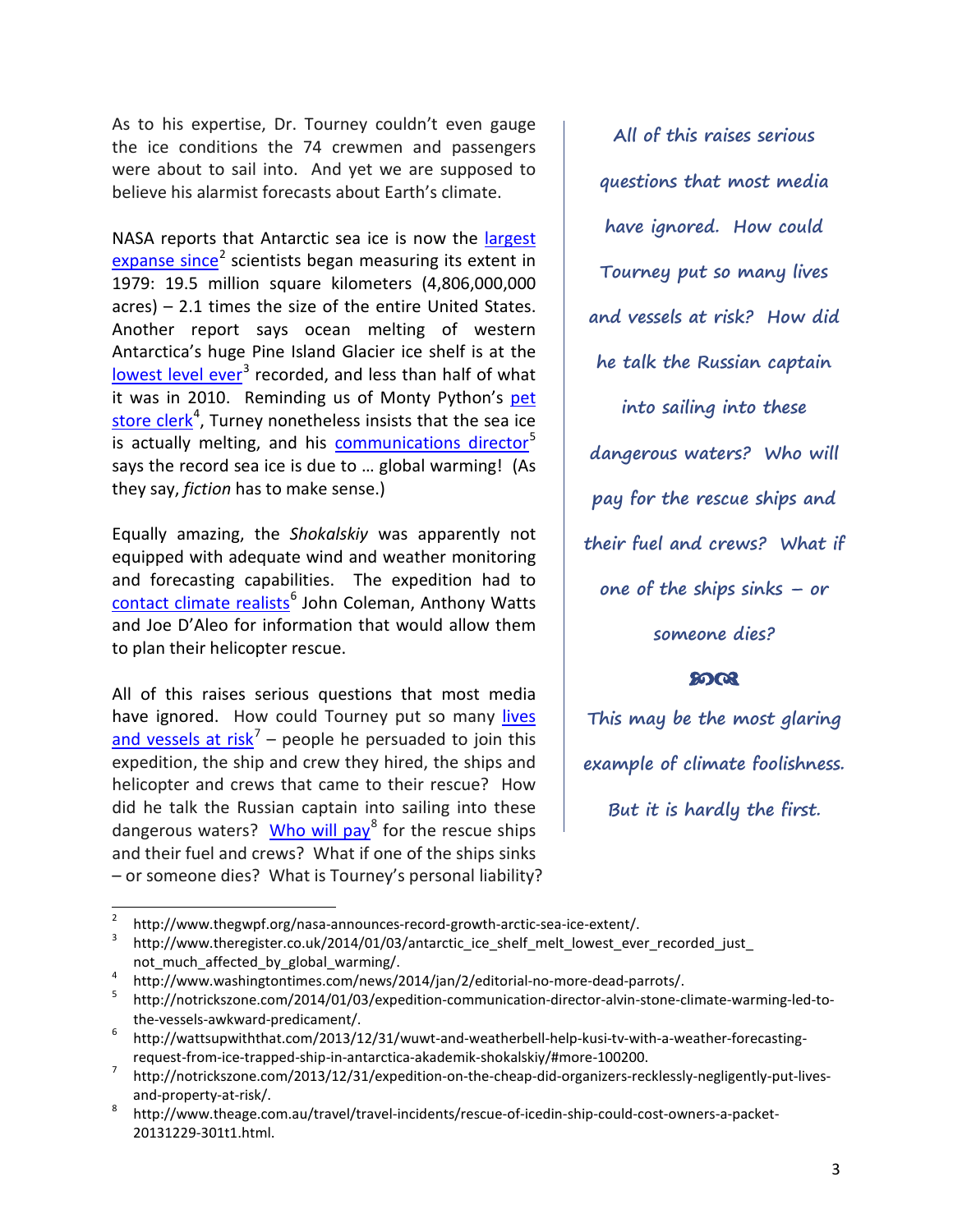This may be the most glaring example of climate foolishness. But it is hardly the first.

In 2007, Ann Bancroft and Liv Arnesen set off across the Arctic in the dead of winter, "to raise awareness about global warming," by showcasing the wide expanses of open water they were certain they would encounter. Instead, temperatures inside their tent plummeted to -58 F (-50 C), while outside the nighttime air plunged to -103 F (-75 C). Facing frostbite, amputated fingers and toes or even death, the two were airlifted out a bare 18 miles into their 530-mile expedition.

The next winter it was British swimmer and ecologist Lewis Gordon Pugh, who planned to breast-stroke across open Arctic seas. Same story. Then fellow Brit Pen Hadow tried, and failed. In 2010 Aussie Tom Smitheringale set off to demonstrate "the effect that global warming is having on the polar ice caps." He was rescued and flown out, after coming "very close to the grave," he confessed.

Hopefully, all these rescue helicopters were solar-powered. Hardcore climate disaster adventurers should not be relegated to choppers fueled by evil fossil fuels. They may be guilty of believing their own alarmist press releases – but losing digits or ideological purity is a high price to pay.

All these intrepid explorers tried to put the best spin on their failures. "One of the things we see with global warming is unpredictability," Bancroft-Arnesen expedition coordinator Anne Atwood insisted. "But global warming is real, and with it can come extreme unpredictable changes in temperature," added Arnesen. "Global warming can mean colder. It can mean wetter. It can mean drier. That's what we're talking about," Greenpeace activist Stephen Guilbeault chimed in.

It's been said insanity is hitting your thumb repeatedly with a hammer, expecting it won't hurt the next time. It's also **explorers tried to put the best spin on their failures.** മാരു **It's been said insanity is hitting your thumb repeatedly with a hammer, expecting it won't hurt the next time. It's also believing hype, models and delusions, instead of real world** 

**All these intrepid** 

**observations.**

believing hype, models and delusions, instead of real world observations. Or thinking taxpayers are happy to pay for all the junk science behind claims that the world faces dangerous manmade global warming. Or that they are delighted that the EPA and IPCC are increasingly regulating our lives, livelihoods, liberties, living standards and life spans, in the name of preventing climate change.

The fact is, Antarctic ice shelves have broken up many times over the millennia. Arctic ice has rebounded since its latest low ebb around September 2007. Despite steadily rising atmospheric carbon dioxide levels, average global temperatures have been stable or declining since 1997.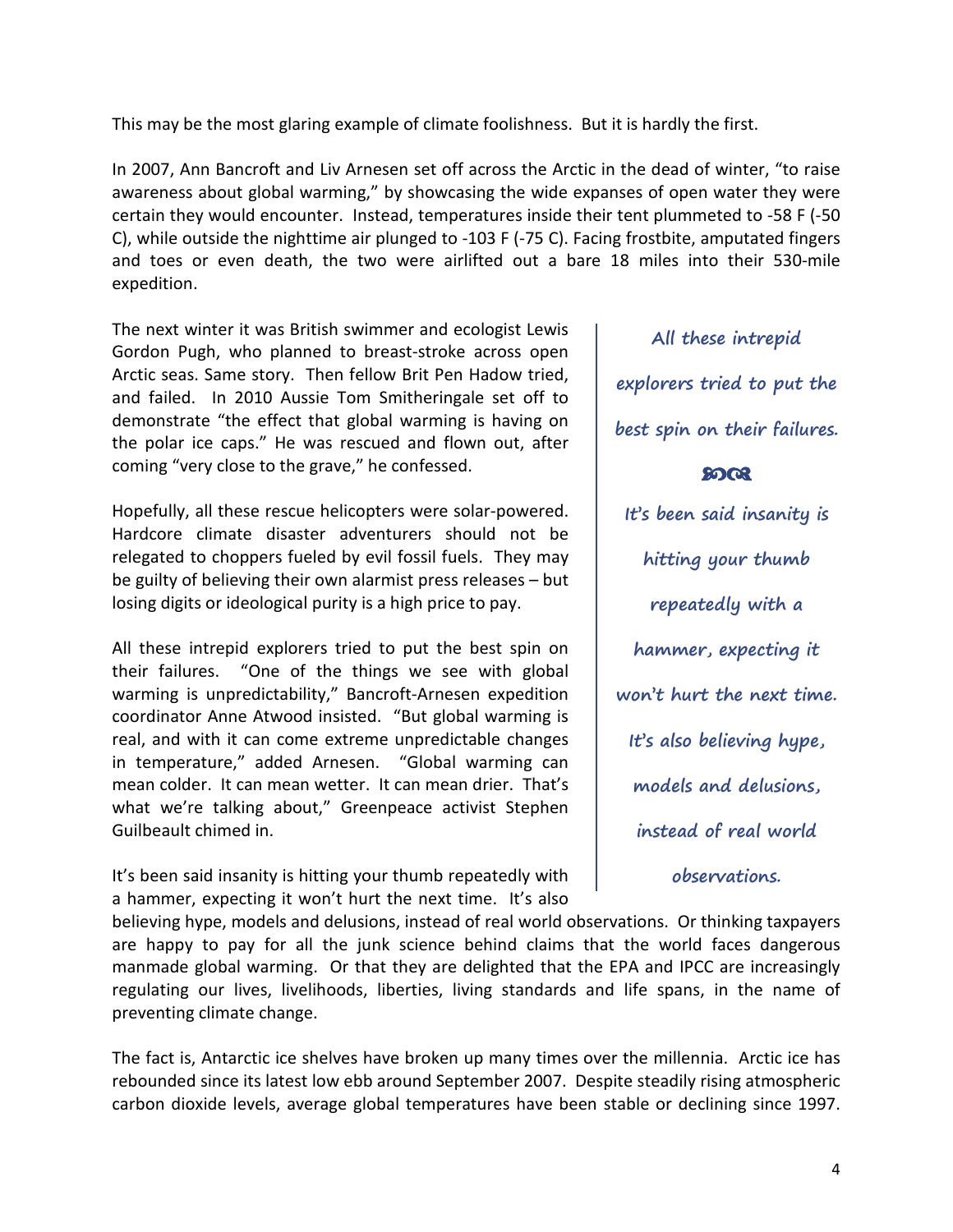Seas are rising at barely seven inches per century. And periods of warmer or colder global and polar climates are nothing new.

Vikings built homes, grew crops and raised cattle in Greenland between 950 and 1300, before they were frozen out by the Little Ice Age and encroaching pack ice and glaciers. Many warm periods followed, marked by open seas and minimal southward extent of Arctic sea ice, as noted in ships' logs and discussed in scientific papers by Torgny Vinje and other experts. But warm periods of 1690-1710, 1750-1780 and 1918-1940, for instance, were often preceded and followed by colder temperatures, severe ice conditions and maximum southward ice packs, as during 1630-1660 and 1790-1830.

"Not only in the summer, but in the winter the ocean [in the Bering Sea region] was free of ice, sometimes with a wide strip of water up to at least 200 miles away from the shore," Swedish explorer Oscar Nordkvist reported in 1822, in a document rediscovered by astrophysicist Willie Soon.

"We were astonished by the total absence of ice in the Barrow Strait," **Francis McClintock**<sup>[9](#page-4-0)</sup>, captain of the *Fox*, wrote in 1860. "I was here at this time in 1854 – still frozen up – and doubts were entertained as to the possibility of escape."

In 1903, during the first year of his three-year crossing of the Northwest Passage, Roald Amundsen noted that his party "had made headway with ease," because ice conditions had been "unusually favorable."

The 1918-1940 warming also resulted in Atlantic cod increasing in population and expanding their range some 800 miles, to the Upernavik area of Greenland, fisheries biologist Ken Drinkwater has reported.

**Despite steadily rising atmospheric carbon dioxide levels, average global temperatures have been stable or declining since 1997. Seas are rising at barely seven inches per century. And periods of warmer or colder global and polar climates are nothing new.**

## **SOOR**

**Are** humans **causing**  imminent, unprecedented, global **climate change**  disasters**? If you look at actual evidence – instead of computer model forecasts and "scenarios" – the answer is** 

**clearly:** No**.**

Climate change is certainly real. It's been real

throughout Earth and human history – including the Roman and Medieval Warm Periods, Little Ice Age and Dust Bowl, and through countless other cycles of warming and cooling, flood and drought, storm and calm, open polar seas and impassable ice.

<span id="page-4-0"></span> <sup>9</sup> http://www.outsideonline.com/outdoor-adventure/water-activities/sailing/Break-On-Through.html.